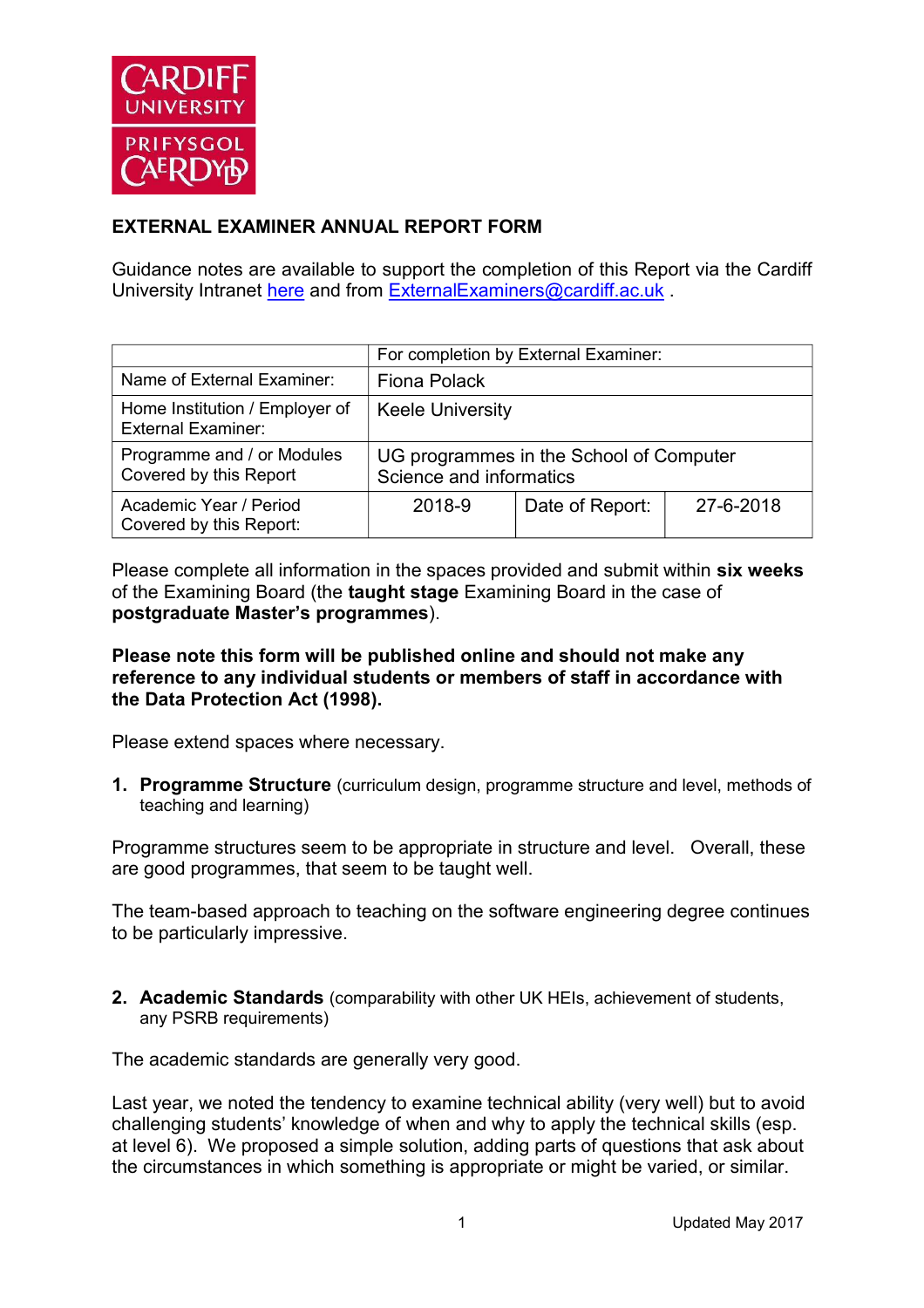Papers in general have followed this advice, and the massive disparity in marks between exams and areas such as the project where students had to think and apply what they know is much less obvious than last year. I think I returned one paper that had no reflective/qualitative elements, but all others were acceptable this year, and I have hopes that all will be good next year. The disparity between achievement in modules (very high) and achievement in reflective elements such as project and placement report (sometimes very low) was less apparent this year.

There were a number of projects scoring high 90s and one received 100%. In general, these were excellent projects and deserved the top-of-the-scale marks awarded (but see below on project marking). The top Maths/CS student, in particular, produced truly outstanding work.

**3. The Assessment Process** (enabling achievement of aims and learning outcomes; stretch of assessment; comparability of standards between modules of the same level)

The modules are of comparable standards, and assessments reflect (often explicitly) the learning outcomes.

We were consulted on a proposal to revise moderation, to include guidelines on challenge and proposals that would enable sharing of best practice. The proposals are excellent and would, in themselves, be best practice in the sector if enacted. I would encourage the staff to adopt these, not least because it would become clear to staff where their approach to assessment is out of line with other modules.

As last year, review of projects was hampered by the very minimal commentary that accompanies marks and resolutions. I have looked at this carefully since the visit, so this is not something I discussed with the staff in detail (though Prof. Holcombe did raise it). I had no significant concerns with the marks actually awarded to projects, but the process was very qualitative, with little evidence on which to conduct a quality audit. I can illustrate one issue from projects that I looked at. Scored 98 for his project: the markers reflect that the student did twice what he intended (this is clear in the proposal and report) and that the mark reflected that he achieved excellence in several projects' worth of work -- comments that I think are appropriate. achieved 85 for her project, which was a systematic, thorough and very complete software development, written up very well; this was again reflected in the comments. However, had minimal literature review, and had not looked at the many existing "scrabble solvers" (his topic) or, apparently, much of the literature on vision and AI related to the two parts of his project, whereas did a careful review, considering many aspects of the problem, method and solution, with good citation. It is unclear to me why got away with minimal review (most places

would require this in a top project). Furthermore, comments show that only got her mark over 80 because of a strong viva performance (something which cannot be verified in any way). Again, I am not querying the marking, but I do need more to go on when checking how and why the marks were awarded to the reports etc.

It is clear to me that the project marking process needs some clear guidelines, as is common at other institutions. These can be minimal, but need to identify what are the key requirements for all project reports, and what are the grade descriptors for each level. Projects cannot be marked on a simple scale (e.g. a "product" may be trivial or may be incredibly complicated; a "design" may be something already in existence or an entirely novel creation of the student), but aspects such as background/review, method, and evaluation are identifiable in all good reports. A top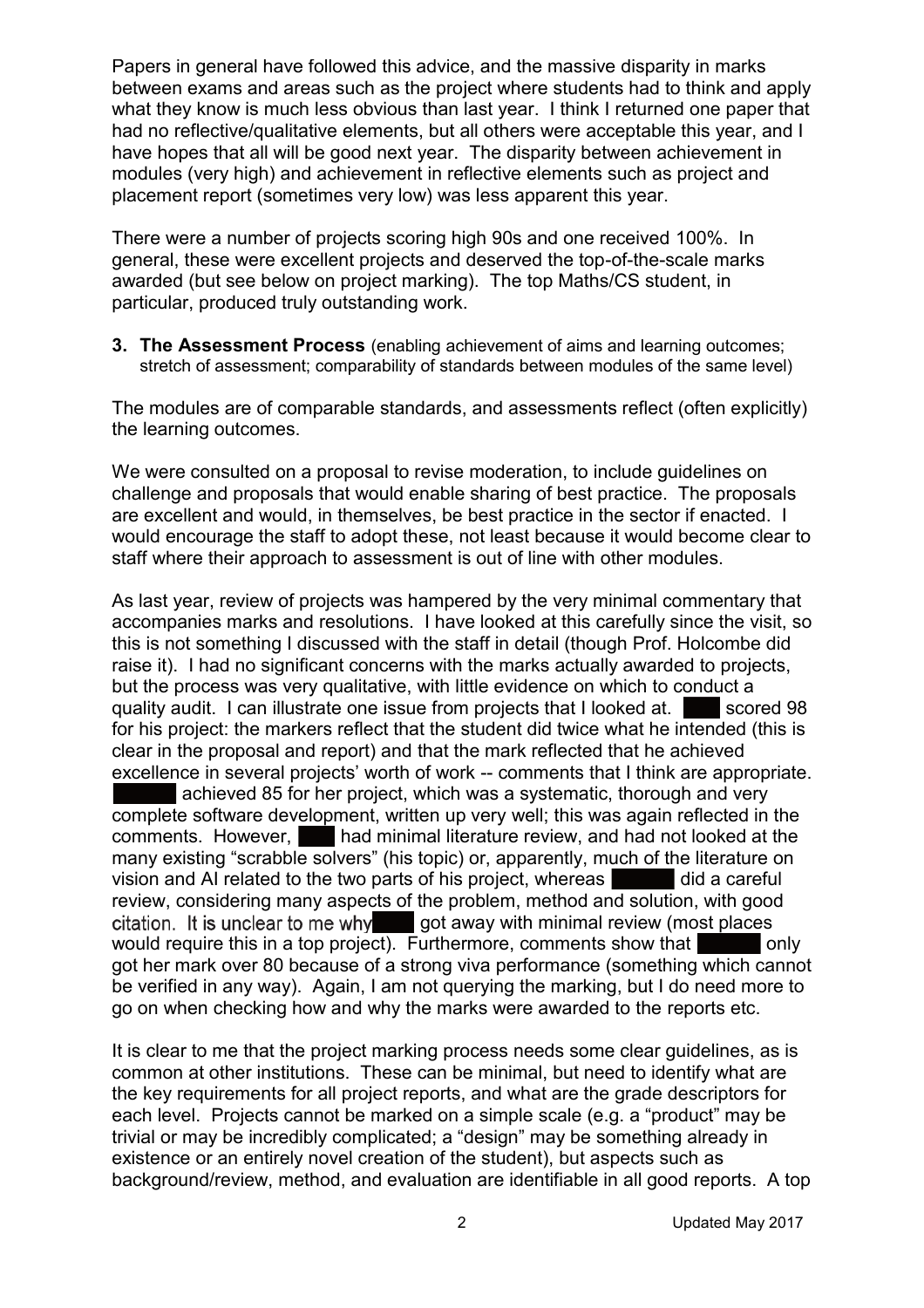project ought to meet each criterion in a way that is appropriate to the topic; thus, a project without an appropriate review should not get a top mark, whereas a thorough, systematic project that meets its (sufficiently challenging) goals should be eligible for a top mark.

This is not a new issue. Last year, I noted: "I looked at a range of other reports. In general, I found it extremely difficult to understand why the specific mark had been awarded. Markers (with one exception) seemed reluctant to indicate where marks had been "lost". In the worst case I saw, all three comments on a report with a 4grade difference in marks gave no indication of how any of the marks had been arrived at."

The meeting was well run and appropriate. After last year's comments, we were assured that borderlines would be considered anonymously. I completely understand why this was not done: there are no decisions taken on the borderlines any more. However, working with named students, there needs to be extreme care that all students who have "alternative" calculations, ECs and repeat elements are treated equally, not just the ones that staff in the room recognise by name. I was alert to this during the meeting, and I believe that the meeting handled all students fairly, but this needs to be monitored and checked each time.

## **4. Year-on-Year Comments**

[Previous External Examiner Reports are available from the Cardiff University Website [here.](https://www.cardiff.ac.uk/public-information/quality-and-standards/external-examiner-reports)]

The staff have taken most of our comments very seriously, and there is a clear intention to continue to improve procedures.

It is my fault that the project marking issue was not discussed properly during the visit: hopefully we can make progress on this over the next 12 months.

**5. Preparation for the role of External Examiner (for new External Examiners only)** (appropriateness of briefing provided, visits to School, programme handbooks and supporting information)

I had timely access to all the information I needed. (I lacked time to make good use of some of it, but that was my fault not the department's!).

Several things would make the visit more productive: these could be provided electronically e.g. in a shared / team google drive:

- 1. The completed moderation forms, summarising what was done in response to examiners', as well as moderators, comments.
- 2. the actual exam papers and coursework papers that the students sat, with sample/model answers where appropriate, so that scripts/solutions can be easily reviewed
- 3. the marking criteria for projects (see comments above) and a commentary on any special issues arising with projects (e.g. resolutions of marks, quality control across the cohort, etc.)
- 4. check that the examiners have access to all the relevant electronic materials… e.g. KLE access to courseworks.
- **6. Noteworthy Practice and Enhancement** (good and innovative practice in learning, teaching and assessment; opportunities for enhancement of learning opportunities)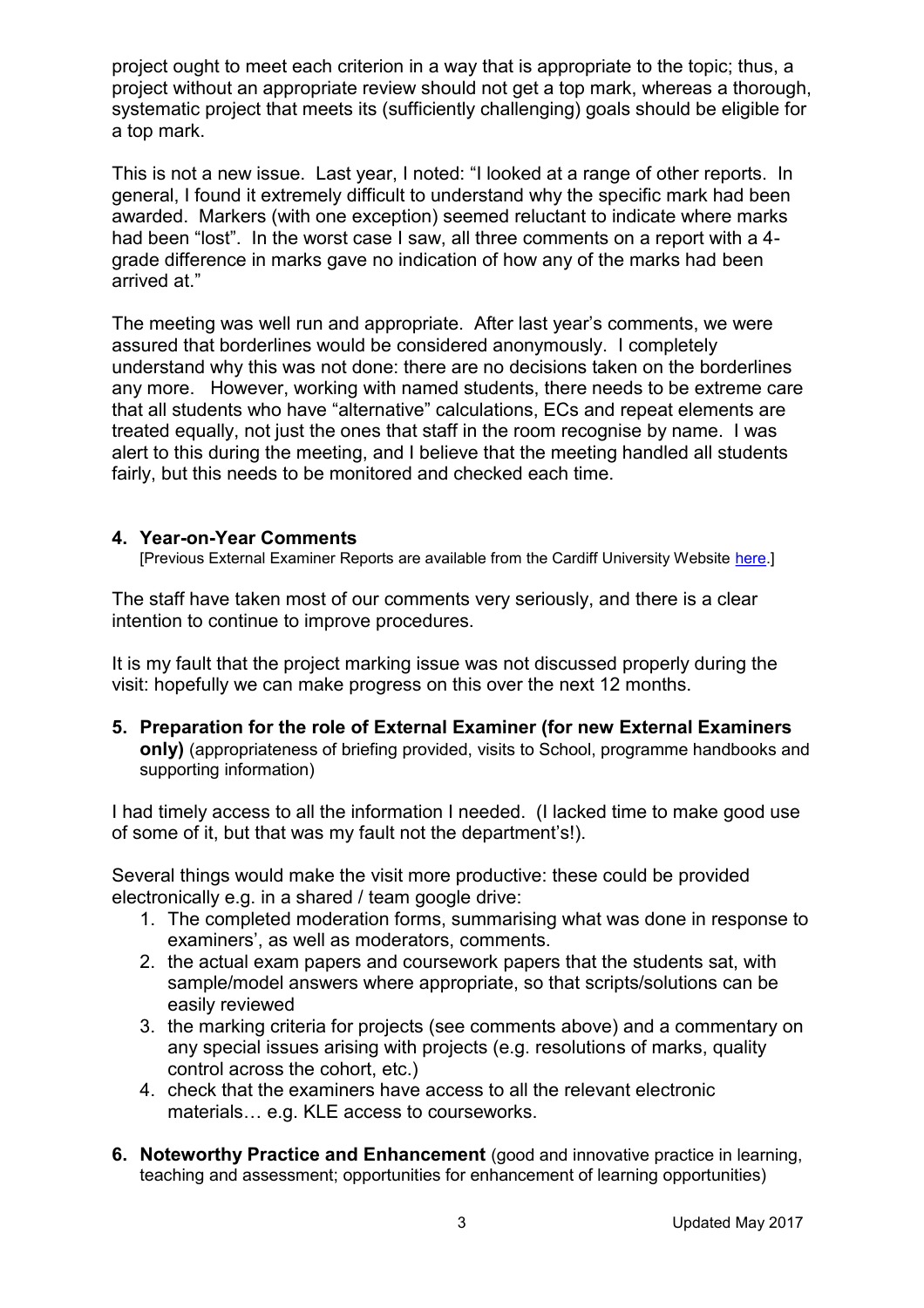As noted last year, the team work modules and projects of the software engineering programme, especially the excellent management of the teamworking elements, are best practice for the sector. Being able to provide students with a pedagogically rigorous but commercially realistic experience is fantastic.

Again, as last year, the placement year assessment, with its focus on self-reflection and cumulative learning (rather than the sometimes contentious "what I did on my placement"). I note that this is also included in most final project reports, and plays a similarly, important, role in promoting understanding of self-learning.

**7. Appointment Overview (for retiring External Examiners only)** (significant changes in standards, programme/discipline developments, implementation of recommendations, further areas of work)

N/A

## **8. Annual Report Checklist**

Please include appropriate comments within Sections 1-7 above for any answer of 'No'.

|     |                                                                                                                                                             | <b>Yes</b><br>(Y) | <b>No</b><br>(N) | N/A<br>(N/A) |
|-----|-------------------------------------------------------------------------------------------------------------------------------------------------------------|-------------------|------------------|--------------|
|     | <b>Programme/Course Information</b>                                                                                                                         |                   |                  |              |
| 8.1 | Did you receive sufficient information about the Programme and<br>its contents, learning outcomes and assessments?                                          | y                 |                  |              |
| 8.2 | Were you asked to comment on any changes to the assessment<br>of the Programme?                                                                             |                   |                  | na           |
|     | <b>Draft Examination Question Papers</b>                                                                                                                    |                   |                  |              |
| 8.3 | Were you asked to approve all examination papers contributing<br>to the final award?                                                                        | y                 |                  |              |
| 8.4 | Were the nature, spread and level of the questions appropriate?                                                                                             | impr<br>ovin<br>g |                  |              |
| 8.5 | Were suitable arrangements made to consider your comments?                                                                                                  | y                 |                  |              |
|     | <b>Marking Examination Scripts</b>                                                                                                                          |                   |                  |              |
| 8.6 | Did you receive a sufficient number of scripts to be able to assess<br>whether the internal marking and classifications were appropriate<br>and consistent? | y                 |                  |              |
| 8.7 | Was the general standard and consistency of marking<br>appropriate?                                                                                         | see<br>abov<br>e  |                  |              |
| 8.8 | Were the scripts marked in such a way as to enable you to see<br>the reasons for the award of given marks?                                                  | see<br>abov<br>e  |                  |              |
| 8.9 | Were you satisfied with the standard and consistency of marking<br>applied by the internal examiners?                                                       | see<br>abov<br>e  |                  |              |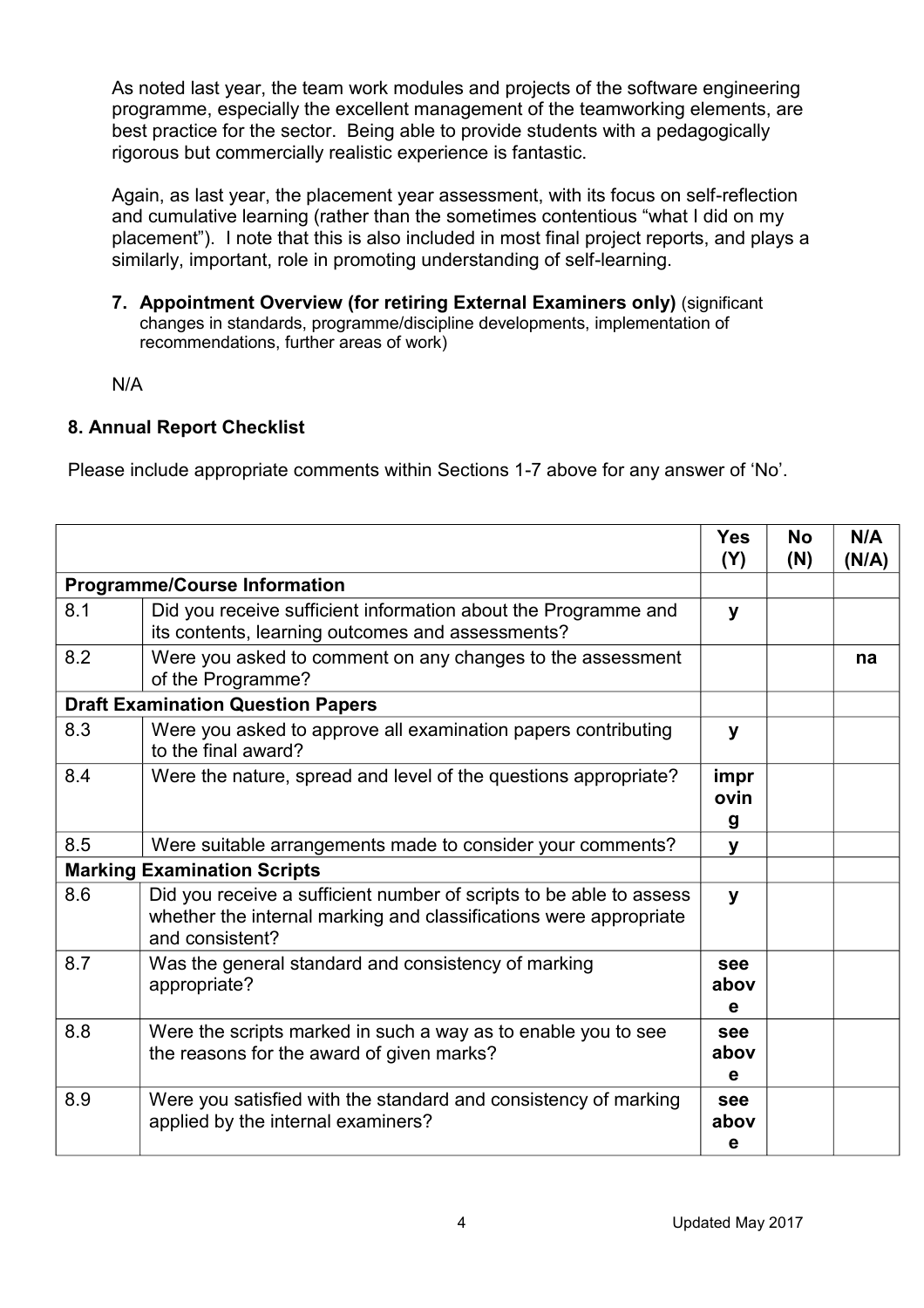| 8.10 | In your judgement, did you have the opportunity to examine a<br>sufficient cross-section of candidates' work contributing to the<br>final assessment?                                                                                                                                                             |   |    |
|------|-------------------------------------------------------------------------------------------------------------------------------------------------------------------------------------------------------------------------------------------------------------------------------------------------------------------|---|----|
|      | <b>Coursework and Practical Assessments</b>                                                                                                                                                                                                                                                                       |   |    |
| 8.11 | Was the choice of subjects for coursework and / or practical<br>assessments appropriate?                                                                                                                                                                                                                          | У |    |
| 8.12 | Were you afforded access to an appropriate sample of<br>coursework and / or practical assessments?                                                                                                                                                                                                                | y |    |
| 8.13 | Was the method and general standard of assessment<br>appropriate?                                                                                                                                                                                                                                                 | y |    |
| 8.14 | Is sufficient feedback provided to students on their assessed<br>work?                                                                                                                                                                                                                                            |   |    |
|      | <b>Clinical Examinations (if applicable)</b>                                                                                                                                                                                                                                                                      |   |    |
| 8.15 | Were satisfactory arrangements made for the conduct of clinical<br>assessments?                                                                                                                                                                                                                                   |   | na |
|      | <b>Sampling of Work</b>                                                                                                                                                                                                                                                                                           |   |    |
| 8.16 | Were you afforded sufficient time to consider samples of<br>assessed work?                                                                                                                                                                                                                                        | У |    |
|      | <b>Examining Board Meeting</b>                                                                                                                                                                                                                                                                                    |   |    |
| 8.17 | Were you able to attend the Examining Board meeting?                                                                                                                                                                                                                                                              | у |    |
| 8.18 | Was the Examining Board conducted properly, in accordance<br>with established procedures and to your satisfaction?                                                                                                                                                                                                | y |    |
| 8.19 | Cardiff University recognises the productive contribution of<br>External Examiners to the assessment process and, in particular,<br>to the work of the Examining Board. Have you had adequate<br>opportunities to discuss the Programme and any outstanding<br>concerns with the Examining Board or its officers? | y |    |
|      | <b>Joint Examining Board Meeting (if applicable)</b>                                                                                                                                                                                                                                                              |   |    |
| 8.20 | Did you attend a Composite Examining Board, i.e. one convened<br>to consider the award of Joint Honours degrees?                                                                                                                                                                                                  |   | na |
| 8.21 | If so, were you made aware of the procedures and conventions<br>for the award of Joint Honours degrees?                                                                                                                                                                                                           |   | na |
| 8.22 | Was the Composite Examining Board conducted according to its<br>rules?                                                                                                                                                                                                                                            |   | na |
|      | <b>Examination of Master's Dissertations (if applicable)</b>                                                                                                                                                                                                                                                      |   |    |
| 8.23 | Did you receive a sufficient number of Dissertations to be able to<br>assess whether the internal marking and classifications were<br>appropriate and consistent?                                                                                                                                                 |   | na |
| 8.24 | Was the sample in accordance with the University's sampling<br>guidelines (guidelines provided below)?                                                                                                                                                                                                            |   | na |
| 8.25 | Were you satisfied with the standard and consistency of marking<br>applied by the Internal Examiners?                                                                                                                                                                                                             |   | na |
| 8.26 | Were you able to attend the Master's Degree (Dissertation) Stage<br><b>Examining Board?</b>                                                                                                                                                                                                                       |   | na |
| 8.27 | If so, was the Examining Board conducted properly and in<br>accordance with established procedures?                                                                                                                                                                                                               |   | na |
| 8.28 | Were the schemes for marking and classification correctly<br>applied?                                                                                                                                                                                                                                             |   | na |